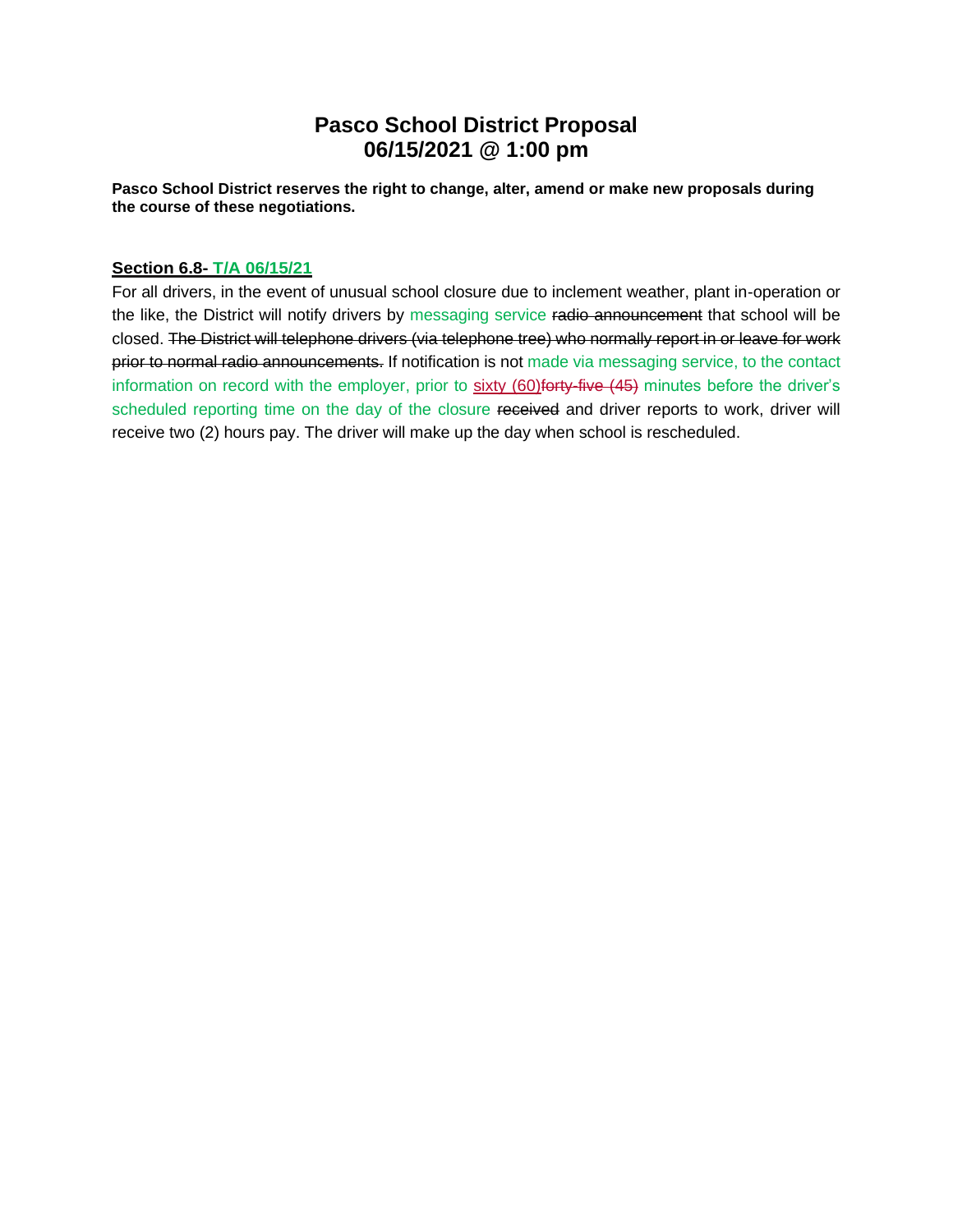## **Section 10.1.2**

As an attendance incentive, an amount equal to one day's pay shall be automatically added to an employee's paycheck in June of each year provided no more than one (1) sick leave day has been used during the previous year.

**Attendance Incentive Program:** For each day of sick leave earned in a school year, the employee will receive fifty (\$50.00) dollars for each unused Full day, up to a maximum of five hundred (\$500.00) dollars. Days carried over from year-to-year do not qualify for incentive payment. If an employee is on a leave of absence status and does not earn sick leave days or uses more sick leave days than he/she earned in a school year, the employee does not qualify to receive the incentive pay in that year. The attendance incentive will be paid no later than August of each year.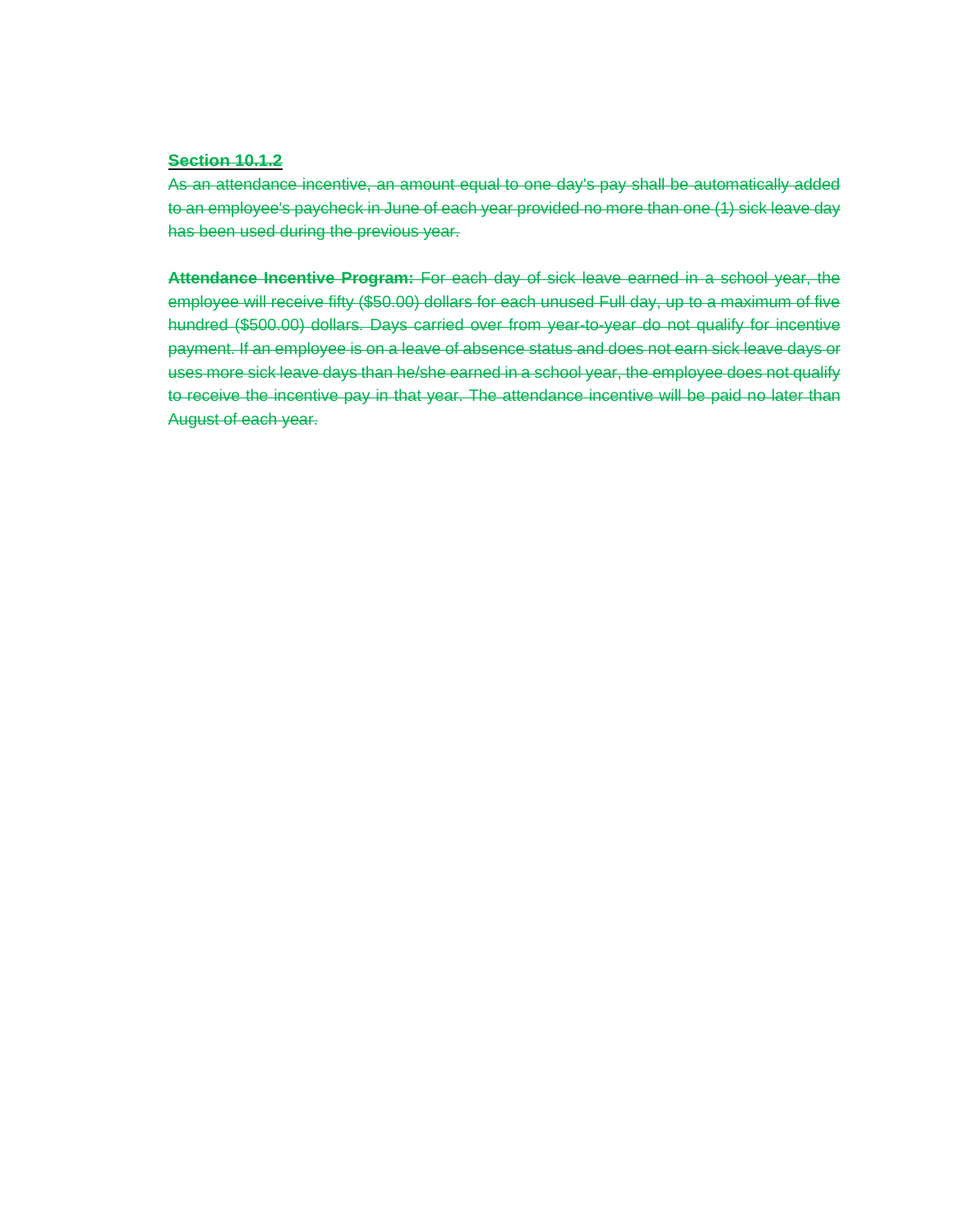Section 10.7 - current contract languagecurrent contract language